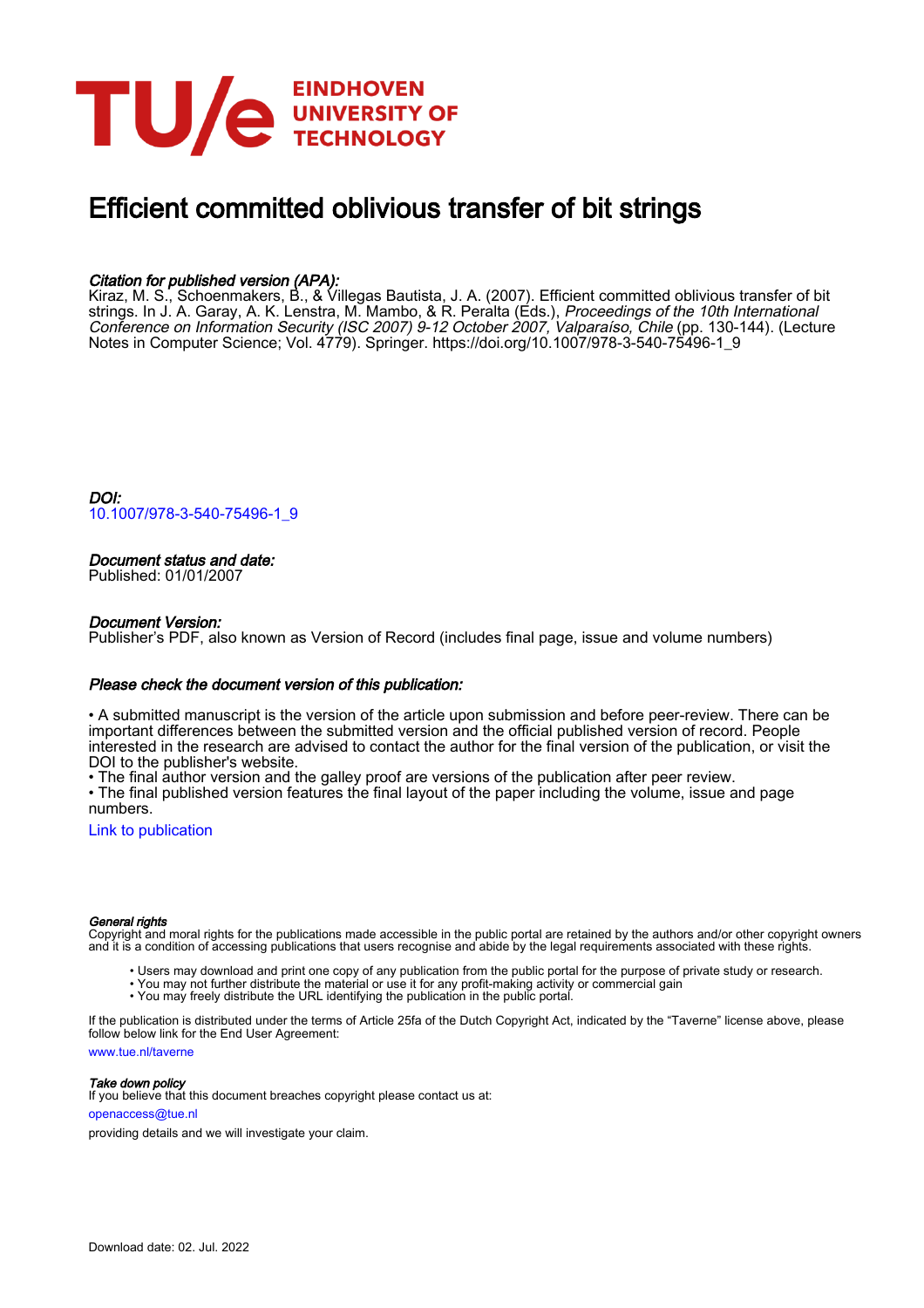## **Efficient Committed Oblivious Transfer of Bit Strings**

Mehmet S. Kiraz, Berry Schoenmakers, and José Villegas

Dept. of Mathematics and Computer Science, TU Eindhoven P.O. Box 513, 5600 MB Eindhoven, The Netherlands m.kiraz@tue.nl, berry@win.tue.nl, j.a.villegas@tue.nl

**Abstract.** Oblivious transfer (OT) is a powerful primitive in modern cryptography, often used in a context of semi-honest adversaries. Committed oblivious transfer (COT) is an enhancement involving the use of commitments, which can be used in many applications of OT covering particular malicious adversarial behavior. For OT, many protocols are known that cover the transfer of bit strings rather than just single bits. For COT, though, the known protocols only cover the transfer of bits.

In this paper, we thus present efficient COT protocols for transferring (long) bit strings, which perform quite well in comparison to the most efficient COT protocols for bits. We prove the security of our protocols following the simulation paradigm in the cryptographic model, also assuming the random oracle model for efficient non-interactive proofs. Also, as a motivation for the use of COT instead of OT, we point out that a protocol which uses OT as a subprotocol may have subtle security issues in the presence of malicious adversaries.

**Keywords:** Committed oblivious transfer, Commitments, Homomorphic encryption.

#### **1 Introduction**

Oblivious transfer is a fundamental primitive in modern cryptography. After Rabin introduced oblivious transfer [\[Rab81\]](#page-15-0) a huge number of papers appeared regarding possible extensions, variants and applications of oblivious transfer. In Rabin's original oblivious transfer, the sender has a secret and sends it to a chooser who receives the secret with probability  $1/2$  while the sender does not know whether the secret has been received. Later, Even, Goldreich and Lempel [\[EGL85\]](#page-15-1) presented 1-out-of-2 Oblivious Transfer (OT), where the sender has two values  $s_0$  and  $s_1$  and the chooser has a selection bit b. Upon completion of the protocol, the chooser holds the value  $s<sub>b</sub>$  while the sender does not know which of the two values  $s_0$  and  $s_1$  the chooser got who, in turn, learns nothing about  $s_{1-b}$ . Crépeau [Cré87] showed that Rabin's OT and 1-out-of-2 OT are equivalent. 1-out-of-2 OT will be called standard OT throughout the rest of the paper.

J. Garay et al. (Eds.): ISC 2007, LNCS 4779, pp. 130[–144,](#page-15-2) 2007.

<sup>-</sup>c Springer-Verlag Berlin Heidelberg 2007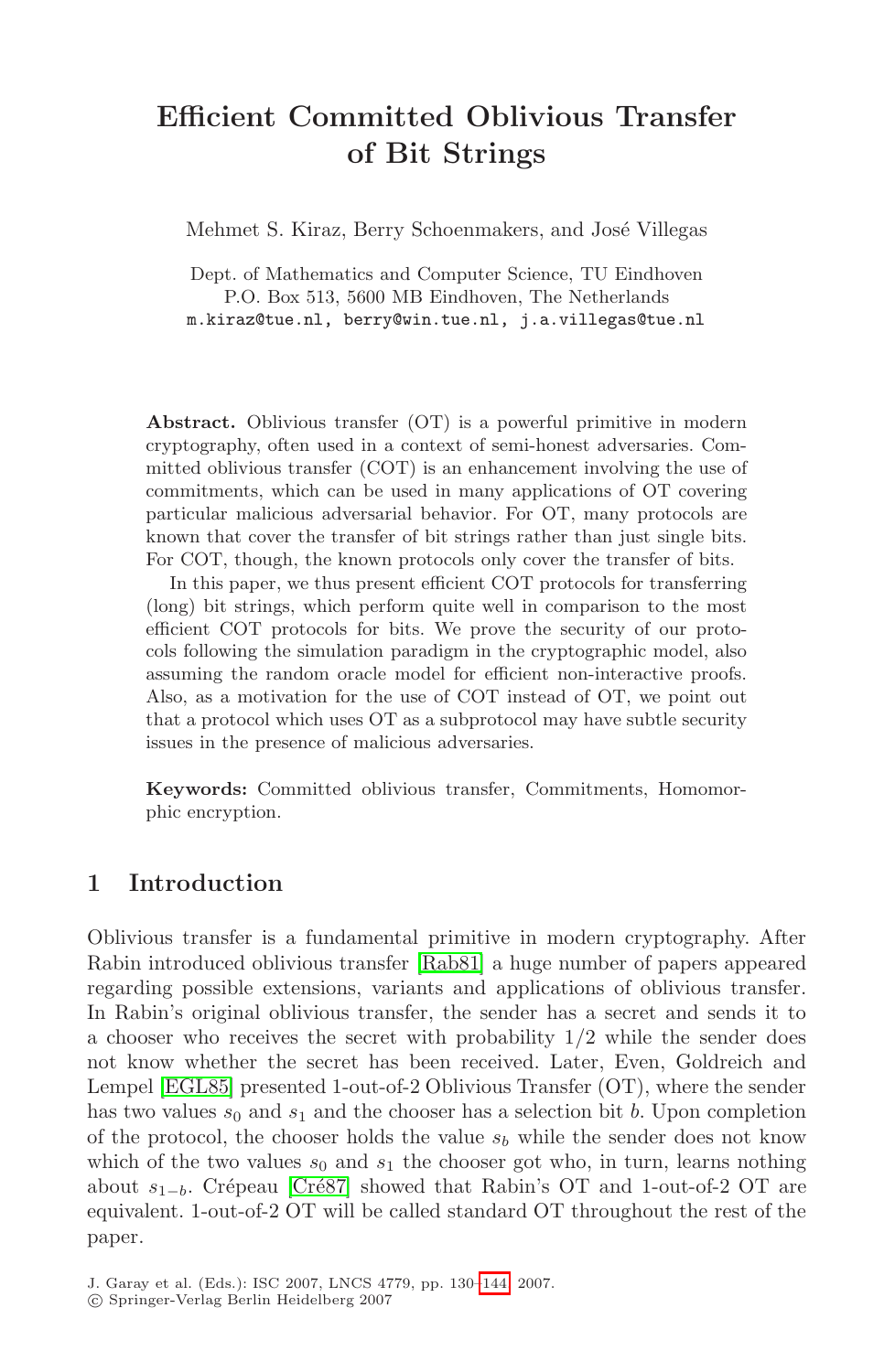Committed Oblivious Transfer (COT) is obtained as a natural combination of 1 out-of-2 oblivious transfer and bit commitments. This notion was first introduced by Crépeau [Cré90] under the name Verifiable Oblivious Transfer. Later, Crépeau et al. [\[CvdGT95\]](#page-14-2) presented a more efficient COT protocol and showed that from COT one can construct a protocol for general secure multi-party computation in the malicious case. Briefly, in these variants of oblivious transfer, the parties running the protocol are committed to their input values prior to the protocol. That is, if the sender has two private values to be obliviously transferred to the chooser who has a selection bit, all these input values must have been committed to by the respective parties before the transfer starts. At the end of the protocol, the chooser will receive one of the corresponding private values of the sender together with a (public) commitment by the chooser.

For many applications in which OT is used as a subprotocol, the security of the overall protocol is considered only in the semi-honest model. However, there may be subtle security issues when such protocols using OT are extended to the malicious case. We highlight this in this paper and we describe how COT helps to overcome these problems. Namely, the link between OT and the surrounding protocol can be securely done with the use of COT.

Since efficient COT protocols for transferring bits are known, one may thus replace applications of OT of bits by COT of bits. An interesting question is how to do the same when transferring bit strings. This is the starting point of this work. In this paper, we present *efficient* protocols for string COT based on any (2,2)-threshold homomorphic cryptosystem.

#### **Related Work**

Garay et al. [\[GMY04\]](#page-15-3) present the most efficient COT protocol to date realizing COT functionality in the Universal Composable (UC) framework of Canetti [\[Can00\]](#page-14-3). However, this protocol only works for bits whereas our protocol allow for bit strings of arbitrary length (up to the length of plaintexts of the underlying threshold homomorphic cryptosystem, or a multiple thereof). In this paper, we will just consider a stand-alone setting, noting that the efficiency of our protocols improves the efficiency of the UC-protocols of [\[GMY04\]](#page-15-3) when trimmed down to a stand-alone setting (replacing, e.g., the use of  $\Omega$ -protocols by  $\Sigma$ -protocols).

If the parties are committed to the inputs of the OT protocol but there is no commitment to chooser's output we refer to this variant as Verifiable OT (VOT) in this paper. In this direction, Cachin and Camenisch [\[CC00\]](#page-14-4) as well as Jarecki and Shmatikov [\[JS07\]](#page-15-4) present protocols for VOT in 2 rounds. These protocols can be converted into COT by requesting the chooser to recommit to its received value and to prove the validity of this commitment w.r.t. the commitments for the inputs. In general, this incurs one extra communication round.

Lipmaa [\[Lip03\]](#page-15-5) also presents a protocol under the name *verifiable homomor*phic oblivious transfer for strings. However, verifiability is defined in a different sense. The chooser will get commitments to all inputs of the sender which can later be used and referred to by the surrounding protocol. Similarly, the sender gets an encryption of the chooser's input. Hence, this is yet another form of OT,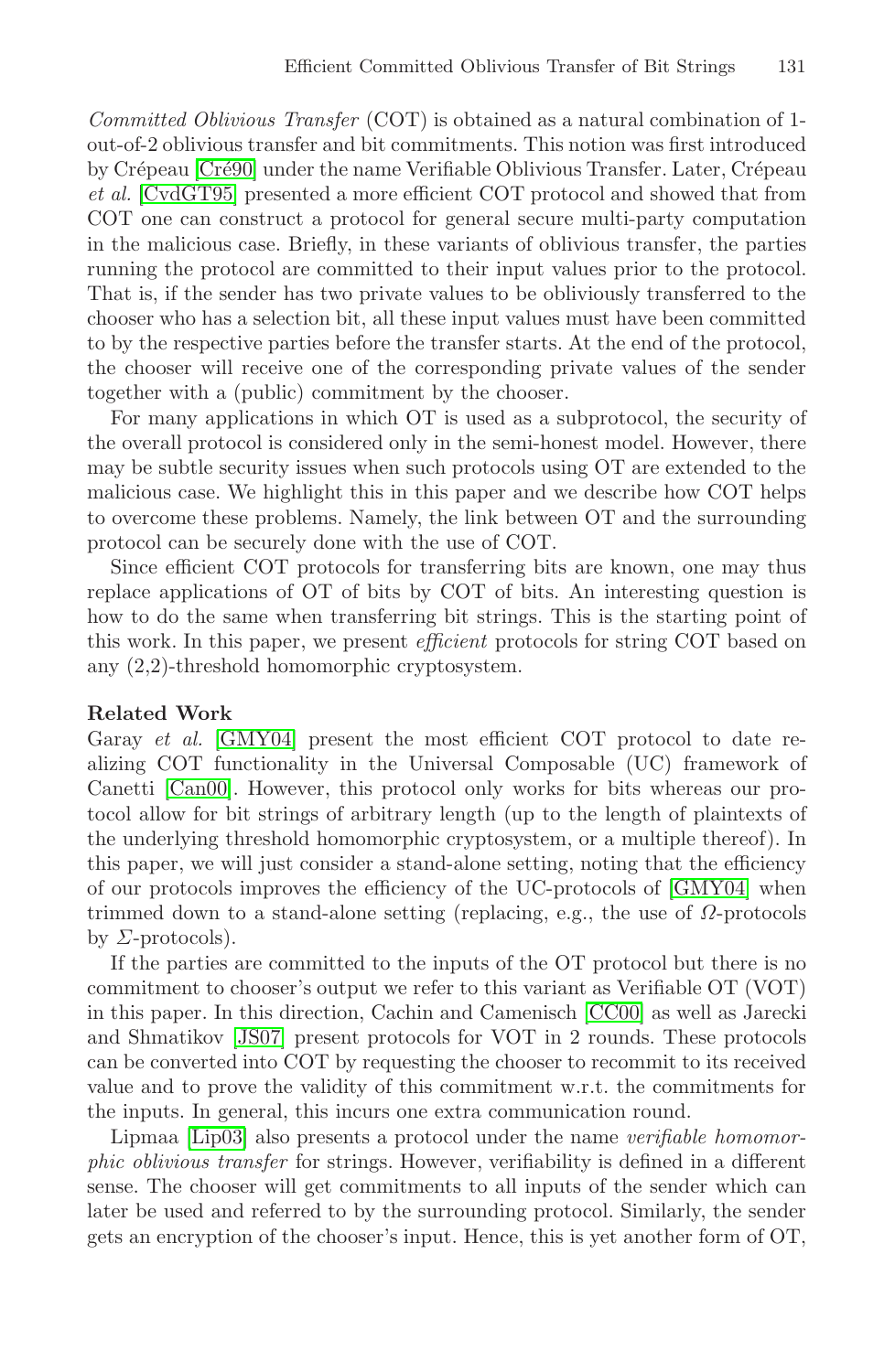which is related to COT and VOT, and is somewhat similar to the notion of "committing OT", introduced later in [\[KS06\]](#page-15-6).

Recently, Camenisch et al. [\[CNs07\]](#page-14-5) presented a protocol for adaptive OT, in which a sender has a list of messages and a receiver adaptively chooses one message after the other. To prevent the so-called selective-failure problem mentioned in [\[CNs07\]](#page-14-5) (which is similar to the problem discussed in [\[KS06\]](#page-15-6), see below), the sender is required to commit to its input list of messages and to prove consistency w.r.t. this list in all ensuing runs of adaptive OT.

More generally, we note that standard OT protocols, which are secure in a stand-alone setting, must be carefully dealt with when used as subroutines in higher level protocols. Kiraz and Schoenmakers [\[KS06\]](#page-15-6) show that there are actually several protocols in the literature (e.g., [\[Pin03,](#page-15-7) [MNPS04,](#page-15-8) [MF06\]](#page-15-9)) where the use of standard OT compromises the overall security of the protocol. Namely, a malicious sender may put 'bogus' values instead of the correct messages, and by doing so, compromise the privacy of the surrounding protocol. The use of COT or VOT protocols may prevent such problems.

#### **Our Contributions**

We present a protocol that implements COT, assuming that a  $(2,2)$ -threshold homomorphic cryptosystem has been setup before (as in, e.g., [\[CDN01\]](#page-14-6)). This setting also allows for multiple (sequential) runs of the COT protocol, amortizing the initial cost of setting up the (2,2)-threshold cryptosystem. Our COT protocol efficiently transfers bit strings. Using the random oracle model our protocol achieves 2 rounds of interaction.

Compared to the COT protocol of [\[GMY04\]](#page-15-3), which works for bits only, the cost of transferring  $O(k)$ -bit strings (for security parameter k) using our protocol is comparable to the cost of transferring a single bit using the protocol of [\[GMY04\]](#page-15-3). Compared to the 2-round VOT protocol of [\[JS07\]](#page-15-4) for bit strings, which can be turned into a 3-round COT protocol (see above), our protocol uses one round less and is also computationally more efficient. However, [\[JS07\]](#page-15-4) only assumes a common reference string (CRS) containing an RSA modulus (among other things), while we assume that a  $(2,2)$ -threshold homomorphic cryptosystem has been setup.

The security analysis of our COT protocol is done using the simulation paradigm, in the model described by [\[Lip03\]](#page-15-5). Although the privacy for both parties is computational (as the commitments in our protocol are public key encryptions), we show a simulation which produces a statistically indistinguishable view of the COT protocol for both parties. Hence, the COT protocol does not divulge any information beyond what can be inferred from the encryptions (which are used as computationally hiding commitments).

#### **Organization of the Paper**

The rest of the paper is as follows. In Section 2, we give some notation and definitions which are used throughout the paper. In Section 3, we present our COT protocol together with a proof of security. In Section 4, we discuss the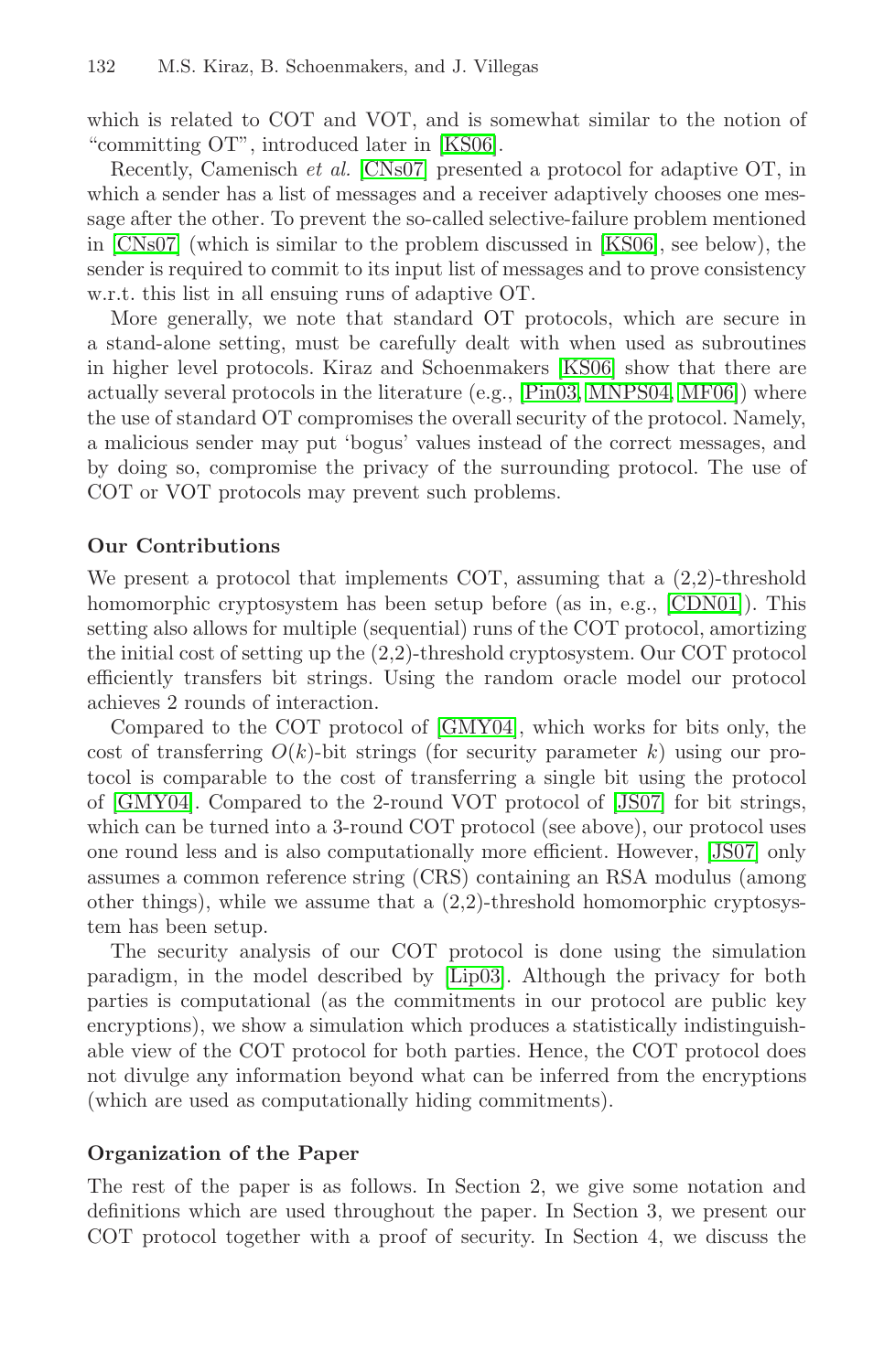complexity of our protocol and compare with previous solutions. In Section 5, we discuss some applications which have some issues with the use of OT and motivate COT instead and finally we conclude the paper.

### **2 Preliminaries**

Threshold homomorphic cryptosystems. Our results apply to any threshold homomorphic cryptosystem. Briefly, let  $E(m, r)$  denote the encryption of value m using randomness  $r$  for a semantically secure public key encryption scheme. Often the randomness is omitted in the notation, writing  $E(m)$ . A cryptosystem is additively homomorphic if the product  $E(m_1)E(m_2)$  results in  $E(m_1 + m_2)$ . As a consequence, for any public constant c,  $E(m)^c$  is an encryption whose plaintext is cm.

In a  $(t, n)$ -threshold cryptosystem there are n parties, each of them holds a share of the overall secret key. There is a public key which allows anyone to encrypt messages. If at least  $t$  parties cooperate, any encryption can be successfully decrypted, whereas any collusion of less than  $t$  parties cannot get any information about the plaintext.

There are various instances of threshold homomorphic cryptosystems. The most widely used are (based on) ElGamal or Paillier. Threshold homomorphic ElGamal has the drawback of only allowing decryption of values belonging to a relatively small set, for which it is feasible to compute discrete logs. On the other hand, Paillier does not have this problem and allows decryption of encrypted values in an arbitrarily large set (e.g., 1024-bit integers). However, the distributed key generation protocol for threshold Paillier is very expensive compared to that for threshold ElGamal. It is also possible to use an amalgam of ElGamal and Paillier cryptosystems: the key generation protocol it is that of ElGamal, while allowing decryption of full-size plaintexts like in Paillier. One drawback of the latter is that the security of the cryptosystem relies on two computational assumptions (see [\[DJ03\]](#page-14-7)).

Σ-protocols. A Σ-protocol for a relation  $R = \{(v; w)\}\$ is a 3-round protocol between a prover and a verifier, where the prover acts first. Both parties have the value  $v$  as common input, and the prover has a *witness*  $w$  as private input, where  $(v; w) \in R$ . A  $\Sigma$ -protocol is a proof of knowledge for relation R which satisfies special soundness and (special) honest-verifier zero-knowledge. See [\[CDS94\]](#page-14-8) for further details. Moreover, non-interactive  $\Sigma$ -proofs are easily obtained in the random oracle model.

We will also use the fact that both for homomorphic ElGamal encryptions and for Paillier encryptions, there are efficient  $\Sigma$ -protocols for the relation  $R_{\text{enc}} =$  $\{(e; m, r) : e = E(m, r)\}\$ , proving knowledge of the message m and randomness r for a given encryption  $e = E(m, r)$ .

(Non-Interactive) Public and Private Threshold Decryption. Given a ciphertext in the  $(t, n)$ -threshold cryptosystem, at least t parties willing to decrypt, produce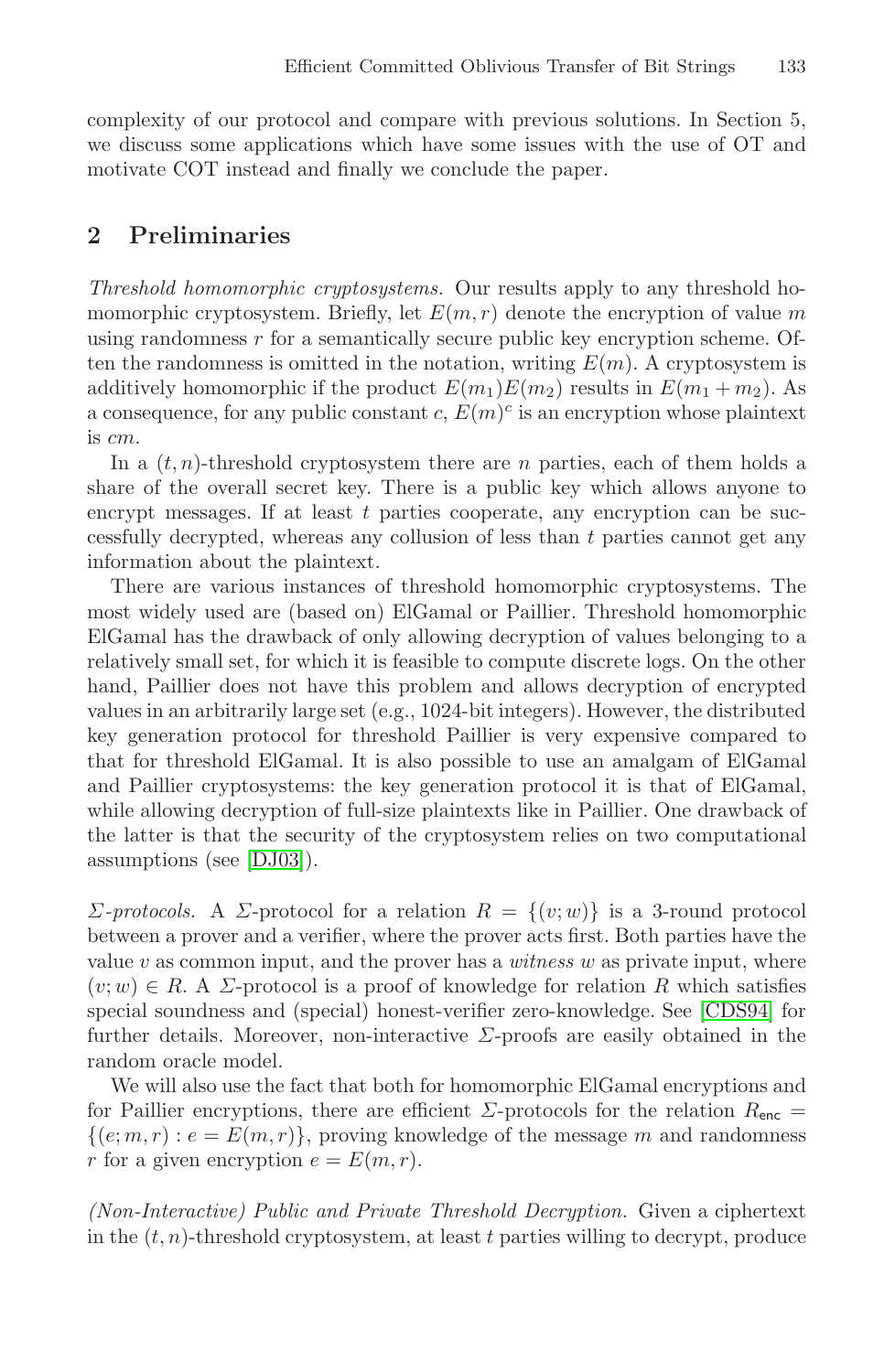shares of the decryption, based on their respective shares of the secret key. This information is broadcast and with this, everyone can simply recover the plaintext by using a reconstruction algorithm. Putting this more formally, on ciphertext c, at least t parties broadcast  $c_i = D_{sk_i}(c)$ , where  $sk_i$  denotes the secret key share for the *i*-th party. Later, everyone can perform  $m = R(c_1, \ldots, c_t)$  where  $c = E(m)$ , where R denotes the public reconstruction algorithm.

In order to withstand malicious adversaries, parties have to prove that the decryption share  $c_i$  is correctly computed. For this, they use a  $\Sigma$ -protocol for the relation  $R_{\text{tdec}} = \{(c_i, c; sk_i) : c_i = D_{sk_i}(c)\}.$ 

For the security of this process, and for later use in our security proofs, we assume that if  $t - 1$  parties are corrupted, then there is a simulator that on inputs  $e = E(m, r)$ , the message m, and the  $t - 1$  shares of the private key for the corrupted parties, it can produce a statistically indistinguishable view of the decryption protocol. The concrete details on how to do this depend on the specific threshold encryption scheme used. For examples, see [\[ST04,](#page-15-10) Section 2] for the homomorphic threshold ElGamal, and [\[DJ01,](#page-14-9) Section 4.1] for the threshold Paillier cryptosystem.

In our protocol, we consider a variant of the threshold decryption protocol, the so-called private threshold decryption [\[CDN01,](#page-14-6) full version]. Here, the requirement is that one of the t parties will be the only party who will recover the secret. This is easily achieved: all  $t-1$  other parties follow the protocol, and broadcast their shares (along with the proofs of correctness). The party who will learn the plaintext proceeds with the decryption process privately, collects all decryption shares from the  $t - 1$  other parties, and privately reconstructs the message. Note that the remaining parties will not get any information about this message.

Secure multi-party computation from threshold homomorphic cryptosystems. Cramer, Damgård and Nielsen [\[CDN01\]](#page-14-6) present a framework to build secure multiparty computation of any functionality that can be expressed as an arithmetic circuit (or formulae). Roughly, on inputs  $e_1 = E(m_1)$  and  $e_2 = E(m_2)$  where  $m_1$  and  $m_2$  may be unknown to everybody, parties can compute  $E(m_1 + m_2)$ without interaction because of homomorphic properties. To compute  $E(m_1m_2)$ parties must engage in a secure multiplication protocol. If in the latter case one of the values, say  $m_1$ , is private to one of the parties, this party can compute  $e = e_2^{m_1} E(0,r)$  proving that this is the case. Clearly, e encrypts  $m_1 m_2$ . This protocol is usually referred to as private-multiplier (see, e.g., [\[ST04\]](#page-15-10)). For later use in the paper, the relation for the proof given in the private-multiplier gate is denoted as  $R_{\text{pm}} = \{(e_1, e_2, e; m_1, r_1, r) : e_1 = E(m_1, r_1) \wedge e = e_2^{m_1} E(0, r)\}.$ 

For later use in the simulation of our protocols, given  $E(m_1)$ ,  $E(m_2)$  and  $E(m_1m_2)$ , the private-multiplier gate can be statistically simulated when there are at most  $t-1$  corrupted parties in a  $(t, n)$ -threshold homomorphic cryptosystem. For details, see [\[CDN01,](#page-14-6) [DJ01,](#page-14-9) [ST04,](#page-15-10) [DN03\]](#page-15-11).

Encryptions as Commitments. A probabilistic public key encryption scheme can be used as a non-interactive commitment scheme. One party commits to a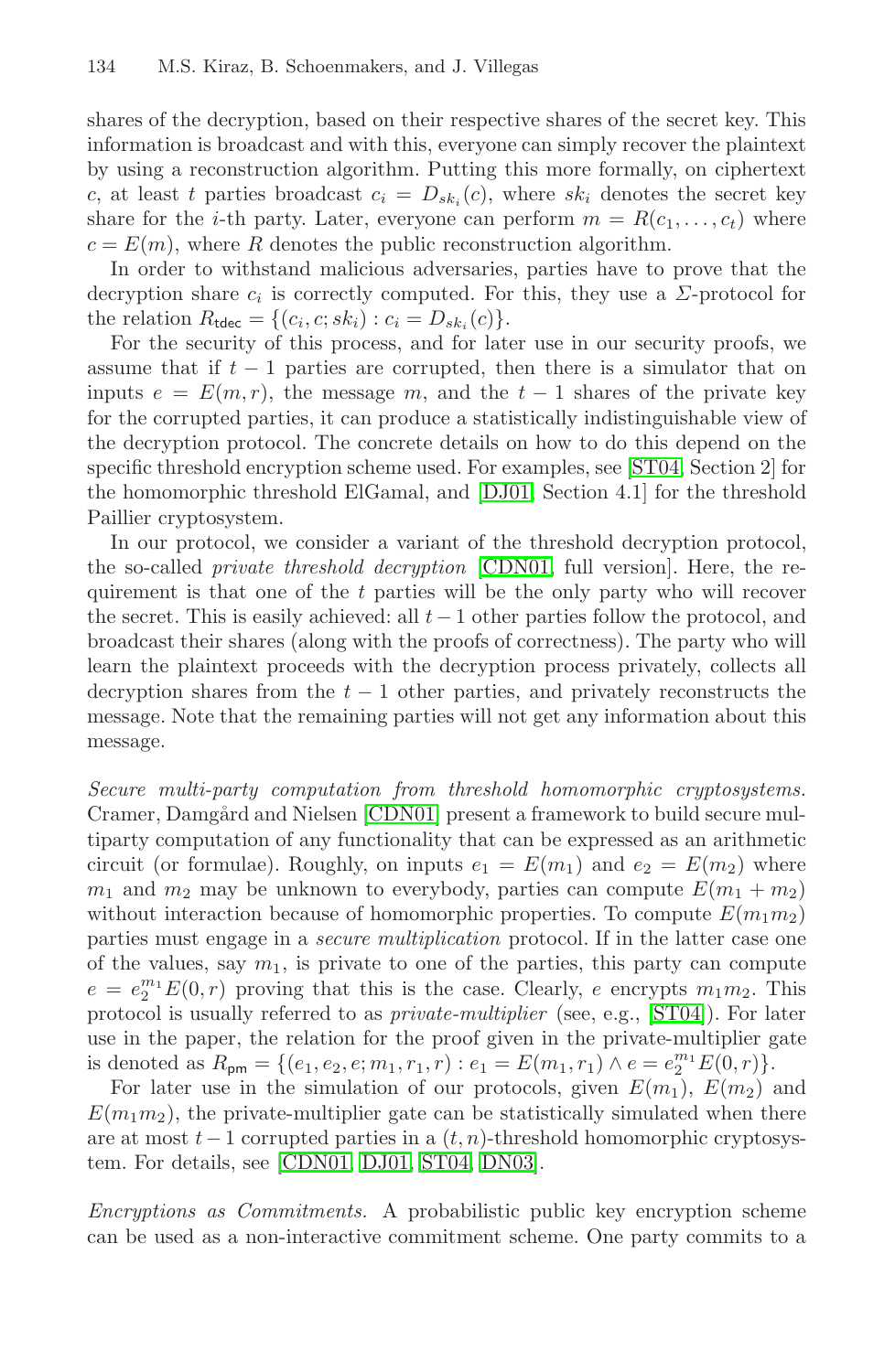message by encrypting it. The opening is done by disclosing the message and the randomness used.

In this scenario we have to be careful: the holder of the private key can always see the contents of any commitment of this type and, depending on the encryption scheme used, this party might recover the randomness and therefore virtually open *any* commitment.<sup>[1](#page-6-0)</sup> This compromises the hiding property for the commiter that do not know the secret key.

We can resolve this issue with the following two possible actions: using the encryption scheme as a commitment without allowing any of the parties to know the secret key; while another suitable alternative could be to set up a threshold encryption scenario. In this way, the ability to decrypt can be distributed in a threshold fashion (possibly letting the threshold be the total number of parties).

Given a commitment  $e = E(m, r)$ , its committer in this scenario is the party that knows both the message  $m$  and the randomness  $r$ . Note that parties can run private threshold homomorphic decryption w.r.t. one party to retrieve the message behind e, but this not always allows the recipient to obtain the randomness used in e (e.g., ElGamal), and therefore this party will not be able to open e as a commitment. If party P is the committer of  $e = E(m, r)$  we denote it by  $e = \text{commit}_P(m, r)$ .

Committed Oblivious Transfer. In 1-out-of-2 OT there are two parties: the sender S, who inputs two private values  $s_0$  and  $s_1$ ; and the chooser C who has a selection bit b. At the end, C receives the value  $s<sub>b</sub>$ . The main security requirement of any protocol implementing  $\overline{OT}$  is that after running the protocol  $S$  will not gain any information about the C's selection bit b; and C will be ignorant about the value of  $s_{1-b}$ .

**Definition 1.** A COT protocol is run between the parties S and C. At the beginning there public commitments commits  $(s_0, r_0)$ , commits  $(s_1, r_1)$ , and commit<sub>C</sub> $(b, r)$ . S inputs  $s_0, s_1$  and  $r_0, r_1$ , while C inputs b, r. At the end of the protocol, C receives  $s_b$  and a fresh commitment commit<sub>C</sub>( $s_b$ , u) is publicly available. S learns nothing about b while C has no clue about  $s_{1-b}$  (See Figure [1\)](#page-7-0).

Now we point out the difference between COT and VOT in more detail. COT and VOT are identical except that in VOT the commitment by the chooser to its selected value  $s_b$  is not required. Keeping this in mind, we notice that [Cré90, [CvdGT95,](#page-14-2) [CD97,](#page-14-10) [GMY04\]](#page-15-3) are papers that present COT (of bits). Instead, in [\[CC00,](#page-14-4) [JS07\]](#page-15-4) only VOT protocols are presented. However, the different use of these terms causes some confusion: Crépeau [Cré90] introduces COT under the name of VOT, Jarecki and Shmatikov [\[JS07\]](#page-15-4) present protocols for VOT, while they use the term COT. In the latter paper, they present a UCsecure VOT protocol (which for them is a COT), modifying the definition of the ideal functionality for COT by Garay et al. [\[GMY04\]](#page-15-3) to make it into VOT. It

<span id="page-6-0"></span> $1$  For Paillier encryptions, one is able to recover both the plaintext and the randomness used if one knows the private key. Whereas, for ElGamal encryptions recovering the randomness is impossible under the DL assumption.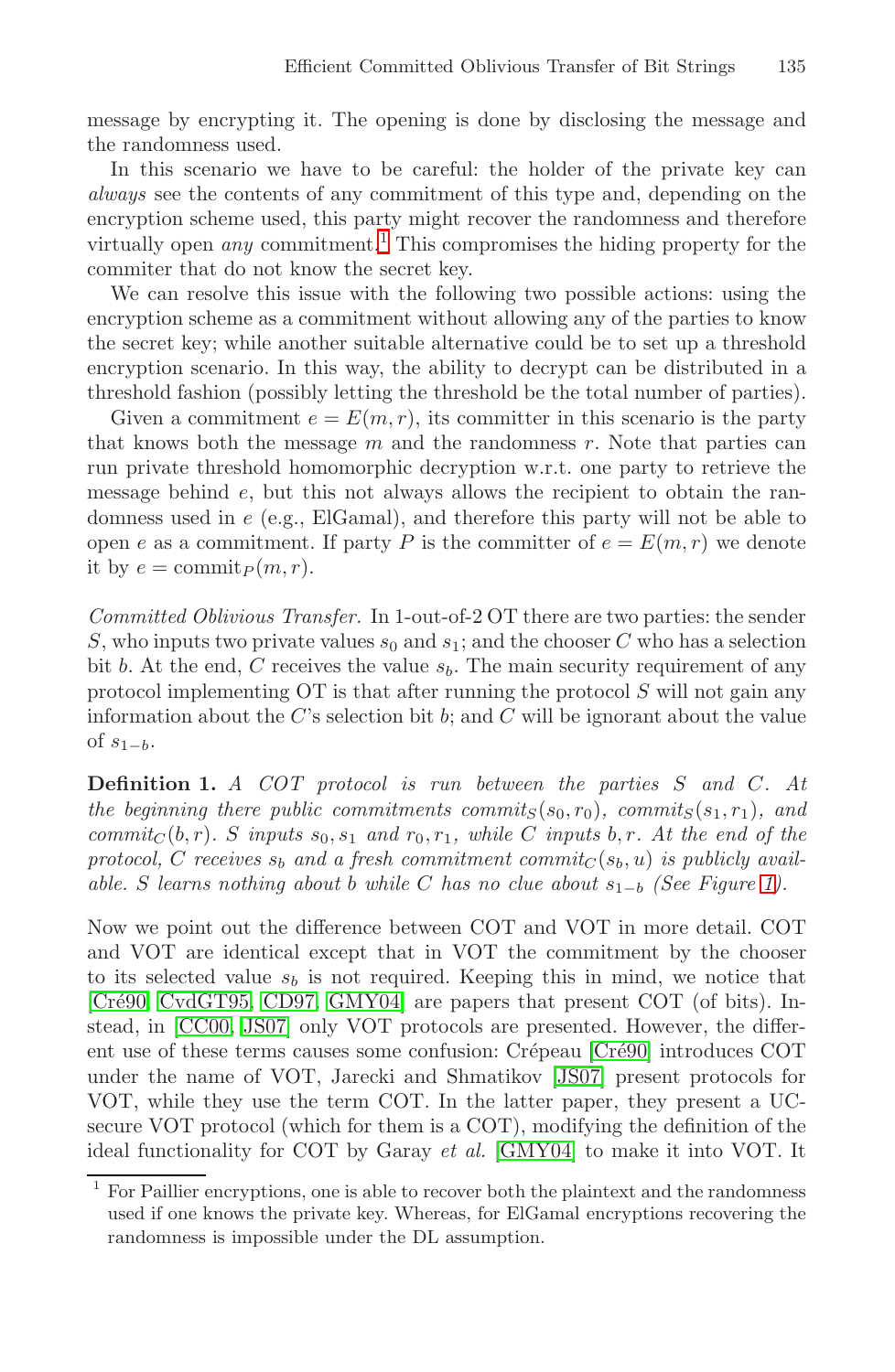| Sender                                   | Chooser                                                                                                                                 |                           |  |  |
|------------------------------------------|-----------------------------------------------------------------------------------------------------------------------------------------|---------------------------|--|--|
| <b>Priv.</b> Input: $s_0, s_1, r_0, r_1$ | <b>Common Input:</b> commit <sub><math>C</math></sub> $(b, r)$ ,<br>commit <sub>s</sub> $(s_0, r_0)$ , commit <sub>s</sub> $(s_1, r_1)$ | Priv. Input: $b, r$       |  |  |
| Committed OT                             |                                                                                                                                         |                           |  |  |
| Priv. Output: $\perp$                    | <b>Common Output:</b> commit <sub><math>C(s_b, u)</math></sub>                                                                          | Priv. Output:<br>$s_b, u$ |  |  |

<span id="page-7-0"></span>**Fig. 1.** Committed Oblivious Transfer

is straightforward to see that in line with our definitions COT implies VOT by just ignoring the output commitment. Vice versa, a VOT protocol can be turned into a COT protocol by adding a round in which the chooser commits to the received bit string and proves the validity of the commitment.

Security definitions. The main security obligation is to show that our protocol achieves the privacy requirements for COT. There are protocols in the literature that achieve unconditional privacy for one of the parties (e.g., [\[NP01,](#page-15-12) [Tze02,](#page-15-13) [Lip03\]](#page-15-5)) while the privacy for the other party on a computational assumption. As our commitments are encryptions of the underlying threshold public key cryptosystem, we can only give computational privacy to both parties. However, our protocol achieves more than computational privacy: we show that for any corrupted party (sender or chooser) there exists a simulator that produces a view of the protocol which is statistically indistinguishable from the view of the corrupted party executing a real instance of the protocol. This has clear consequences in the framework of [\[CDN01\]](#page-14-6): a successful attacker to our protocol is an attacker to the security of underlying cryptosystem without loss in its success probability. This results in modular security proofs of higher level protocols that use our COT as a subroutine.

To carry out such simulations, we proceed as follows. Assuming that one party is corrupted, we build an efficient simulator that has access to the public input, private secret shares of secret key and, as done in [\[Lip03\]](#page-15-5), the private output in the case that the chooser is corrupted. Besides, the simulator knows the public output.

#### **3 Committed Oblivious Transfer Protocol**

In this section, we will present our COT protocol. A  $(2,2)$ -threshold homomorphic cryptosystem is assumed to be set up. We let  $E$  denote the encryption algorithm of this cryptosystem, and as explained above, we also use  $E$  as a non-interactive commitment scheme.

Let  $e_0 = E(s_0, r_0)$  and  $e_1 = E(s_1, r_1)$  be the commitments to the sender's input strings  $s_0$  and  $s_1$ , and  $e = E(b,r)$  be the commitment to the chooser's selection bit *b*.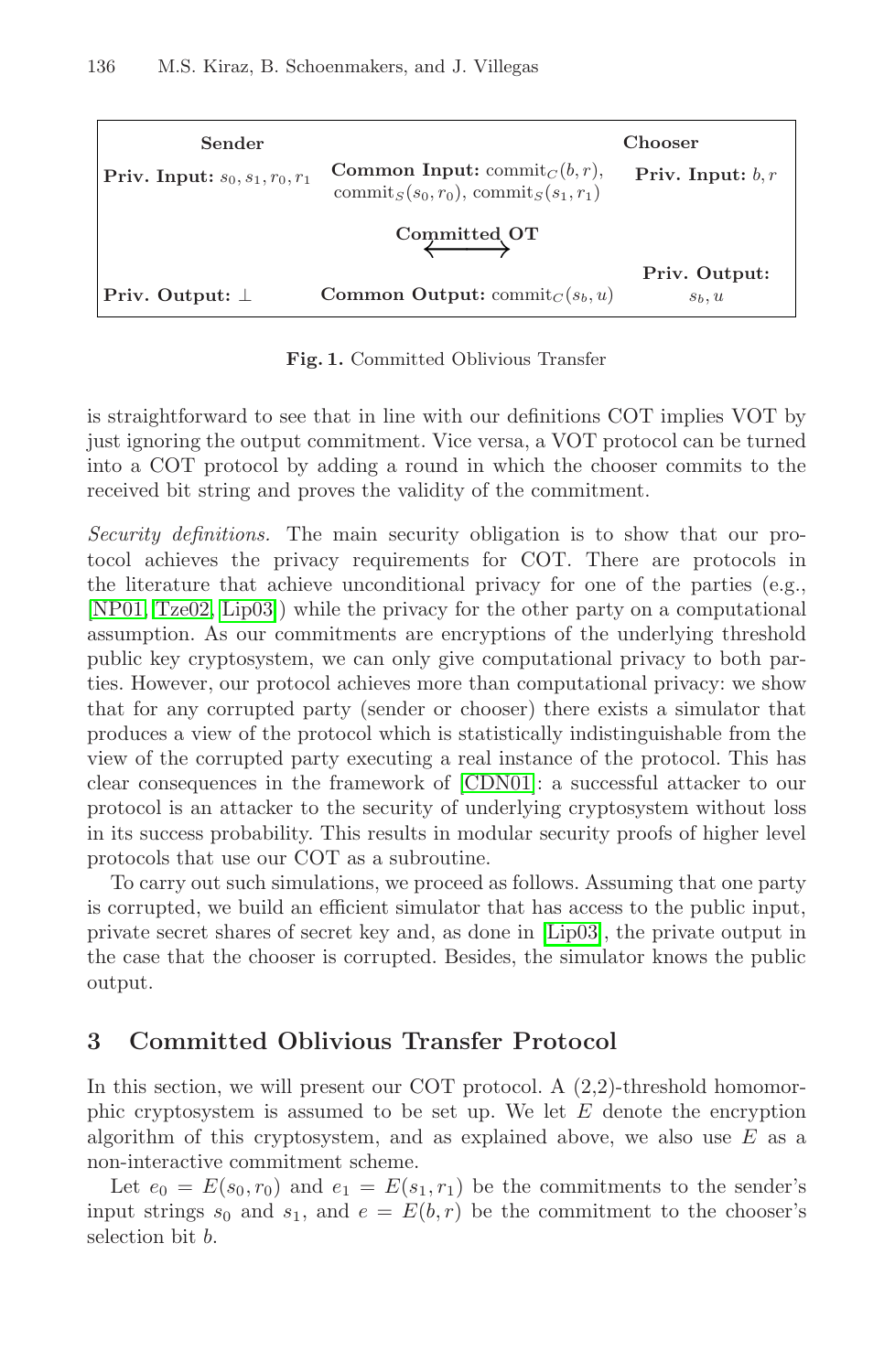Using the general approach to secure multiparty computation of [\[CDN01\]](#page-14-6), the COT protocol corresponds to the secure evaluation of an arithmetic circuit given by  $t = b(s_1 - s_0) + s_0$  which clearly returns  $s_0$  if  $b = 0$  and  $s_1$  when  $b = 1$ . This approach is so general that even  $s_0$ ,  $s_1$  and b need not be known to any party. Note that the output of the evaluation will be an encryption  $e' = E(t) = E(s_b)$ . If inputs  $(s_0, s_1)$  and/or b are known to the respective parties then one can securely compute  $e'$  using a private-multiplier gate (instead of a secure multiplication gate), resulting in a more efficient protocol.

Once  $e'$  is obtained, according to one of the COT requirements, only the chooser must recover the plaintext. For this, we use private decryption, where the chooser is the one who will learn the plaintext inside  $e'$ .

To complete the COT protocol, the chooser needs to commit to the received value  $s<sub>b</sub>$ , and to prove that it does so correctly. In principle, this can be done using some proofs of knowledge. However, we will use the fact that our commitments are encryptions for a threshold cryptosystem: to prove that a fresh commitment  $e''$  to output  $s_b$  is correct, we observe that this proof equivalent to show that  $e''/e'$  is an encryption of 0. The latter statement is proved by actually decrypting  $e^{\prime\prime}/e^{\prime}.$ 

As a final remark, we see that if the chooser starts producing  $e'$ , it turns out that it has to wait for the decryption share of it from the sender, so that it later can produce the fresh commitment as just explained. This results in at least 3 rounds of communication. However, if the sender starts, it produces  $e'$  and at the same time the decryption share for  $e'$ , which reduces the overall strategy to at least 2 rounds of communication. In both cases, the computational cost is actually the same. For this reason, we only go into the details of this second approach, as it results in a more efficient way of doing COT.

#### **2-Round COT Protocol**

We now present our protocol for COT. This protocol has two rounds and it is quite efficient compared to the state of the art. In the beginning of the protocol, we take advantage of the fact that the values for the commitments  $e_0, e_1$  and  $e$ are known to the respective parties. The protocol is as follows.

- **Step 1.** The sender produces  $e' = E(b(s_1 s_0) + s_0) = e^{(s_1 s_0)} \cdot e_0 \cdot E(0, r')$ and the *Σ*-proof for relation  $R_{\text{pm}}$  on  $(e, e_1/e_0, e'/e_0; s_1 - s_0, r_1 - r_0, r')$ . The sender also produces its decryption share  $s_S$  of  $e'$ , along with the  $\Sigma$ -proof for relation  $R_{\text{tdec}}$  on  $(e', s_S; sk_S)$ .
- **Step 2.** After checking the two proofs given by the sender, and if they pass, the chooser then produces its corresponding decryption share for  $e'$ , denoted as  $s_C$ . Combining  $s_S$  and  $s_C$ , the chooser gets  $s_b$ . Immediately, the chooser produces a fresh encryption  $e'' = E(s_b, u)$  for a fresh random u, and generates its decryption share for  $e''/e'$ , denoted as  $\hat{s}_C$ . Then,  $e''$  and  $\hat{s}_C$  are sent along with the *Σ*-proofs for  $R_{\text{enc}}$  and  $R_{\text{tdec}}$  on inputs  $(e''; s_b, u)$  and  $(e''/e', \hat{s}_C; sk_C)$ respectively.
- **Step 3.** Finally, upon receiving  $e''$ , the sender produces its decryption share for  $e''/e'$ , denoted as  $\hat{s}_S$ . This is combined with  $\hat{s}_C$  to check whether the resulting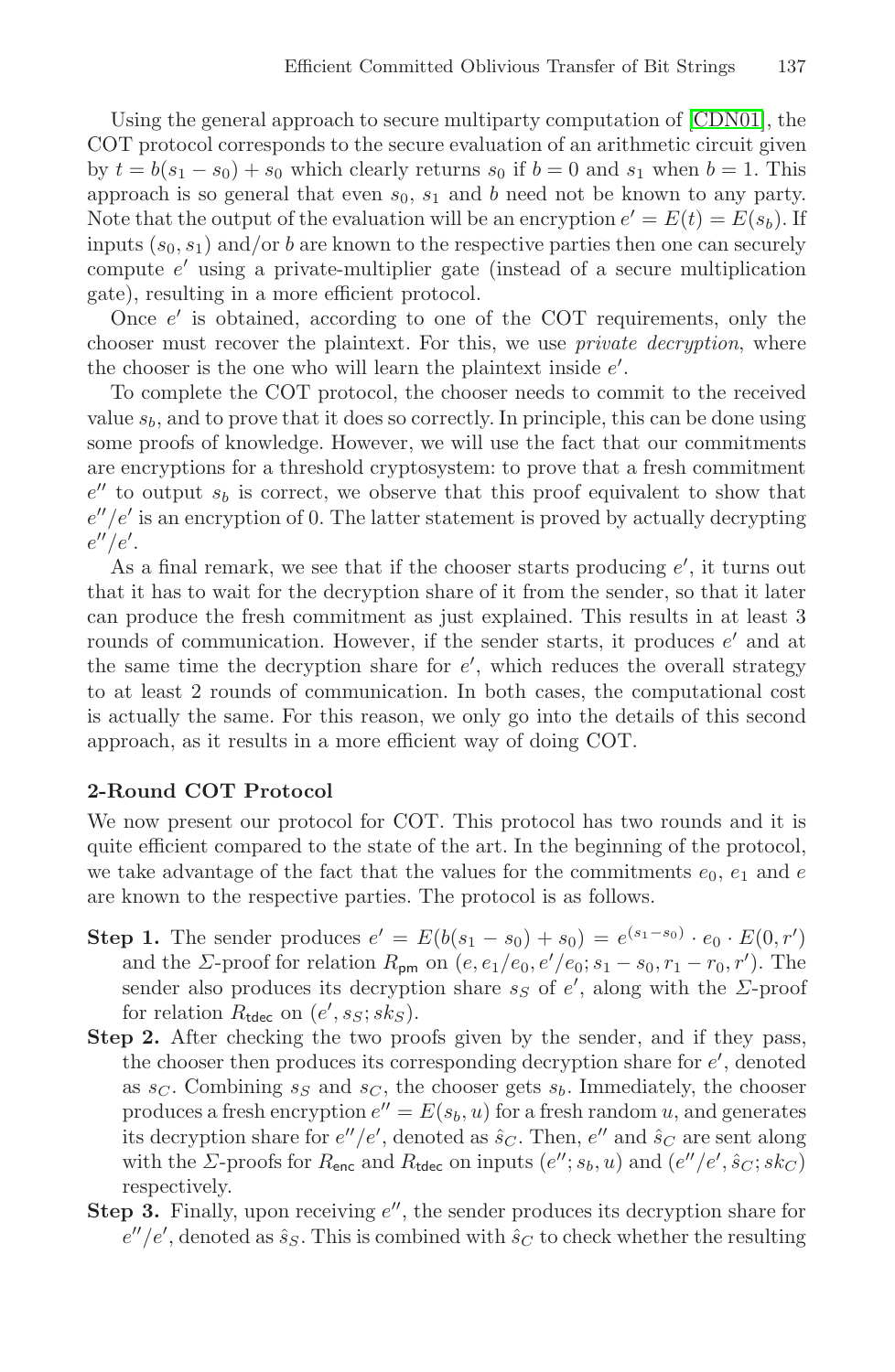decrypted value is 0. If so, the sender accepts  $e^{\prime\prime}$  as a valid commitment for the chooser's output. Otherwise, the sender rejects.

The protocol is sketched in Figure [2.](#page-9-0)

#### **Committed OT of bit strings**

| Sender<br>Private Input<br>$s_0, s_1, r_0, r_1, sk_S$                  | Common Input,<br>$e=E(b,r),$<br>$e_0 = E(s_0, r_0), e_1 = E(s_1, r_1)$ | Chooser<br>Private Input<br>$b, r, sk_C$                                                                       |
|------------------------------------------------------------------------|------------------------------------------------------------------------|----------------------------------------------------------------------------------------------------------------|
| $e' = e^{s_1 - s_0} \cdot e_0 \cdot E(0)$<br>$s_S = D_{s k s}(e')$     |                                                                        |                                                                                                                |
|                                                                        | $e', s_s + \text{proofs}$                                              |                                                                                                                |
|                                                                        |                                                                        | $s_C = D_{s k_C}(e'), s_b = R(s_S, s_C),$<br>$e'' = E(s_b, u)$ for random u,<br>$\hat{s}_C = D_{sk_C}(e''/e')$ |
|                                                                        | $e'', \hat{s}_C$ + proof                                               |                                                                                                                |
| $\hat{s}_S = D_{s k_S}(e''/e')$                                        |                                                                        |                                                                                                                |
| $0 \stackrel{?}{=} R(\hat{s}_S, \hat{s}_C)$<br>Private Output: $\perp$ | Common Output:<br>$e^{\prime\prime}$                                   | Private Output: $s_b, u$                                                                                       |

<span id="page-9-0"></span>**Fig. 2.** Sketch of the committed OT protocol

The value  $s_b$  denotes the output of the chooser after privately decrypting  $e'$ . When this value has been computed, a fresh commitment to  $s<sub>b</sub>$  (denoted as  $e'$ ) by the chooser has to be sent in order to fulfill the COT requirement that the chooser's output must be committed. Notice here that without the fresh commitment to  $s<sub>b</sub>$  the protocol fulfill the VOT requirement in one round only.

#### **Security Analysis**

For the security analysis, we are going to prove that this protocol fulfills the privacy requirements for COT. We are going to show that given a party is corrupted, there exists a simulator that can produce a view which is statistically indistinguishable from the view of that party interacting with the other honest party.

Before starting the proof we make some remarks in the security model to make the proof precise. As we mentioned earlier, before the simulation is run the simulator already knows the shares of the secret key of the corrupted party. The reason is that the threshold cryptosystem is set up before the protocol starts, and therefore we assume that the simulator extracts this information when the distributed key generation is run.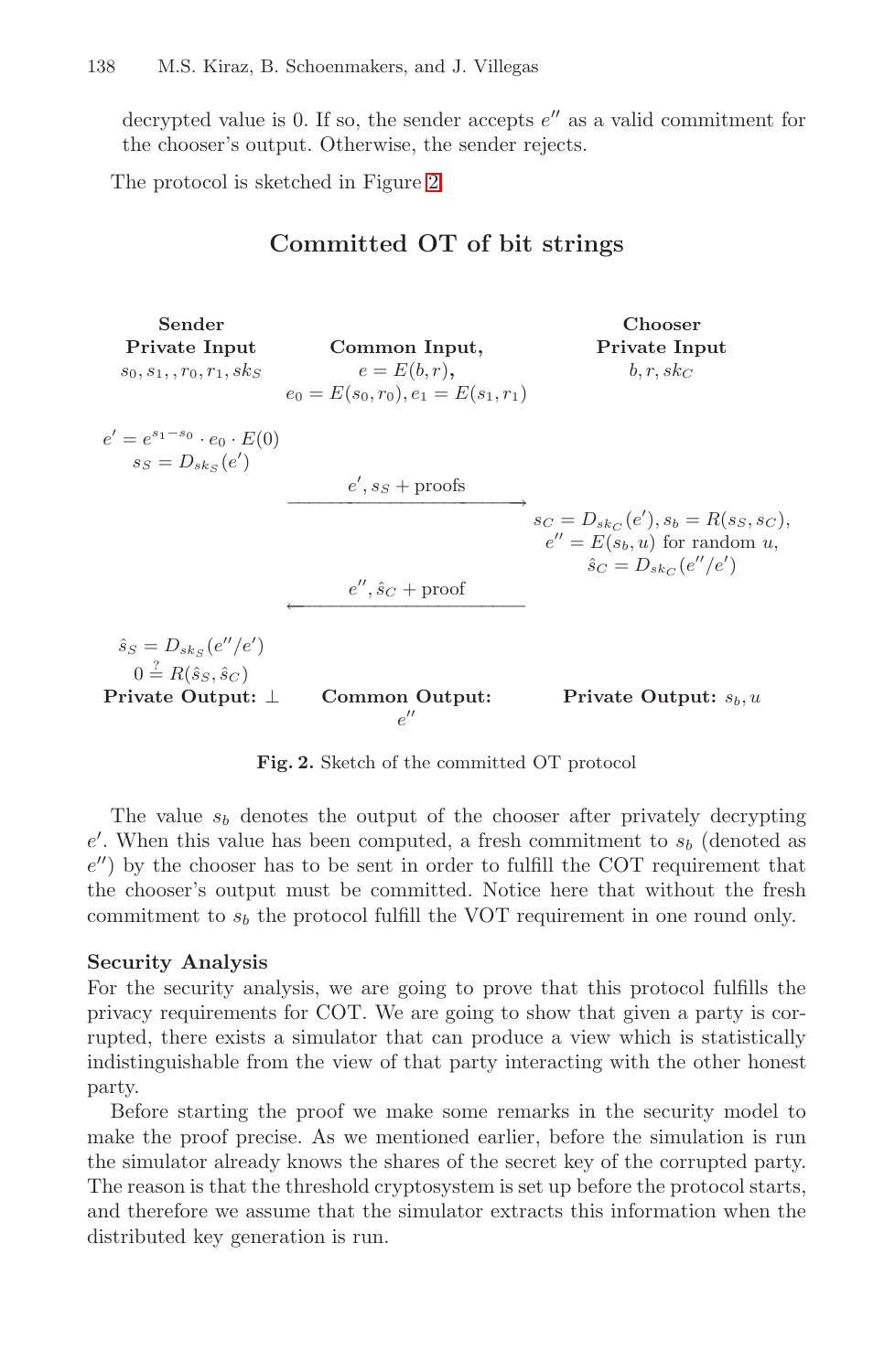Also, in case the chooser is corrupted, we use the approach in [\[Lip03\]](#page-15-5): the simulator will be given access to the received value by the chooser. From this and public information, we construct a simulator that produces an indistinguishable view for the adversary w.r.t. the view in the real execution.

Finally, we remind that the protocol gives computational privacy to both parties, the sender and the chooser, because of the semantic security of the underlying cryptosystem. Going a bit further than computational privacy, we now show that the protocol is simulatable for both parties and those simulations produce views which are statistically indistinguishable from the views in the real protocol executions.

**Theorem 1.** On the sender's inputs  $s_0$ ,  $s_1$  (and randomness  $r_0$  and  $r_1$ ), the chooser's private selection bit b (and randomness r), where public commitments to the parties' inputs  $e_0 = E(s_0, r_0)$ ,  $e_1 = E(s_1, r_1)$ , and  $e = E(b, r)$  are available, the COT protocol privately gives  $s<sub>b</sub>$  (and a fresh randomness u) to the chooser, along with a public commitment  $e'' = E(s_h, u)$ .

Proof. As we argued before, we assume that one of the parties is corrupted. Based on public information besides of its private decryption share, we show a simulation which produces a view to the adversary that is statistically indistinguishable from the view in the real protocol execution.

In all cases, a set of valid public inputs is available:  $e$  is a commitment to the chooser's selection bit, and  $e_0$ ,  $e_1$  are respective commitments to the sender's inputs. Also, the simulator is assumed to get the public output commitment  $e''$ which is a valid commitment to chooser's received value.

Case 1- The chooser is corrupted. We first prove the security for the case that the chooser is corrupted. The simulator has the chooser's private key share  $sk_C$ , and received value  $s_b$ , apart from the public commitments. From this information, the simulator constructs a view for the chooser which is statistically close to the one when interacting with the honest sender.

The simulator proceeds as follows:

- 1. The simulator computes  $e' = e'' \cdot E(0)$ . The value e' together with a simulation of the private-multiplier gate (over multiplicands e and  $e_1/e_0$  and result  $e'/e_0$  are output.
- 2. At the same time, the decryption share  $s_S$  can be simulated given  $e'$ , its plaintext (which is  $s_b$ ) and the share of private key  $sk_C$  of the chooser. All proofs at this stage are also simulated.

This completes the simulation for the malicious chooser. The transcript is consistent and statistically indistinguishable from the chooser's view when interacting with the honest sender.

Case 2- The sender is corrupted. We next prove the security for the case that the sender is corrupted. The simulator has only sender's private key share  $sk<sub>S</sub>$  and all public information as described above. From this information, the simulator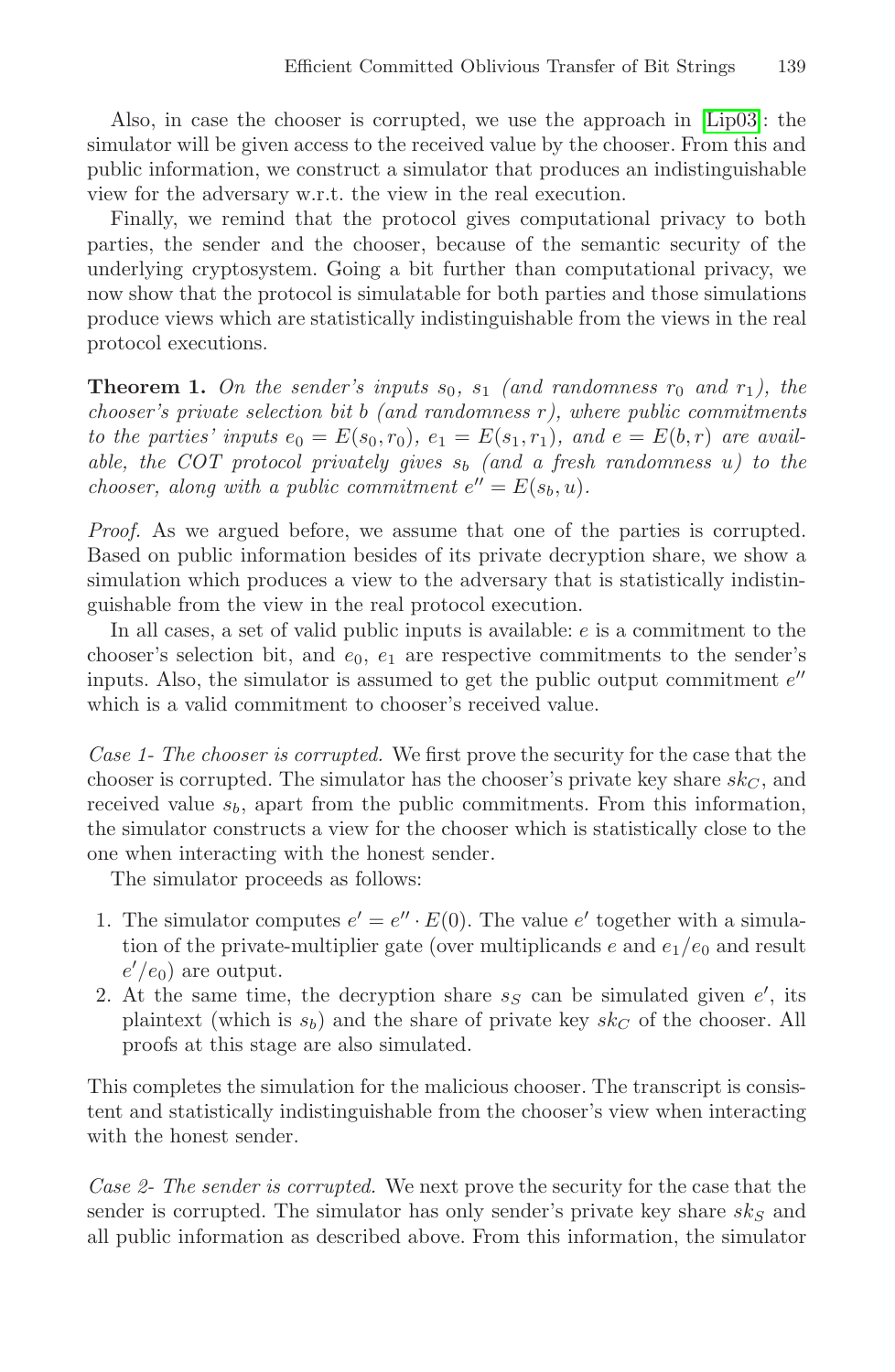constructs a view for the sender which is statistically close to the one when interacting with the honest chooser.

The simulator proceeds as follows:

- 1. The simulator waits until the sender produces the encryption  $e'$  and the decryption share for e . The simulator checks all the proofs as if the honest chooser would check in the real protocol execution. If all proofs are passed, the simulator goes on, otherwise it aborts.
- 2. Now, simulator prepares  $e''$  as  $e' \cdot E(0)$  and outputs it along with a simulated proof of knowledge. Also, it simulates  $\hat{s}_C$  calling the simulator to the decryption process on inputs  $e''/e'$ , plaintext 0 and the sender's secret key share  $sk_S$ .

This completes the simulation for the malicious sender. The transcript is consistent and statistically indistinguishable from the sender's view when interacting with the honest receiver.

#### **4 Complexity Analysis and Comparison**

Our protocol involves only a constant computational, communication and round complexities. When studied in similar frameworks, our protocols are as efficient as the COT protocol by Garay *et al.* [\[GMY04\]](#page-15-3) which is the most efficient one up to now. We stress that the protocol of Garay *et al.* works in a stronger model, since they are interested in the UC framework. We, instead, will adapt their protocol to our framework to be able to carry out a comparison.

In the following, we present the precise description for the complexity of our protocol. For a concrete result we use (2,2)-threshold ElGamal cryptosystem by considering offline computations. In the protocol by Garay et al. they need Ω-protocols for the proofs of knowledge. For simplicity, we trimmed them down to the simpler  $\Sigma$ -protocols. This is done to make a reasonable comparison.

COT protocol by Garay et al. Let's roughly sketch the protocol idea. The CRS consists of the pair  $(g,h)$ , where nobody knows the discrete log x of h to the base g, i.e.  $h = g^x$ . The protocol uses Pedersen commitments, and so, let  $E_0 = g^{r_0} h^{s_0}$ and  $E_1 = g^{r_1} h^{s_1}$  denote the commitment to sender's inputs  $s_0$  and  $s_1$ . Also,  $E = g^r h^b$  is the commitment to chooser's input b. The protocol has the following two main steps:

- 1. The sender "re-encrypts"  $E_0$  and  $E_1$  under the 'keys' E and  $E/h$  respectively. Denote  $E'_0$  and  $E'_1$  the resulting encryptions. Note that  $E_b$  will be re-encrypted with the key  $g<sup>r</sup>$ . It also proves that this is done correctly.
- 2. The chooser can only "decrypt" the message in  $E'_{b}$  as it knows the secret exponent  $r$ , recovering  $s_b$ . On the other hand, the chooser cannot decrypt  $E'_{1-b}$  unless the discrete-log of h to the base g is known. To finish, the chooser has to recommit to the received value  $s_b$  and prove that this is the case.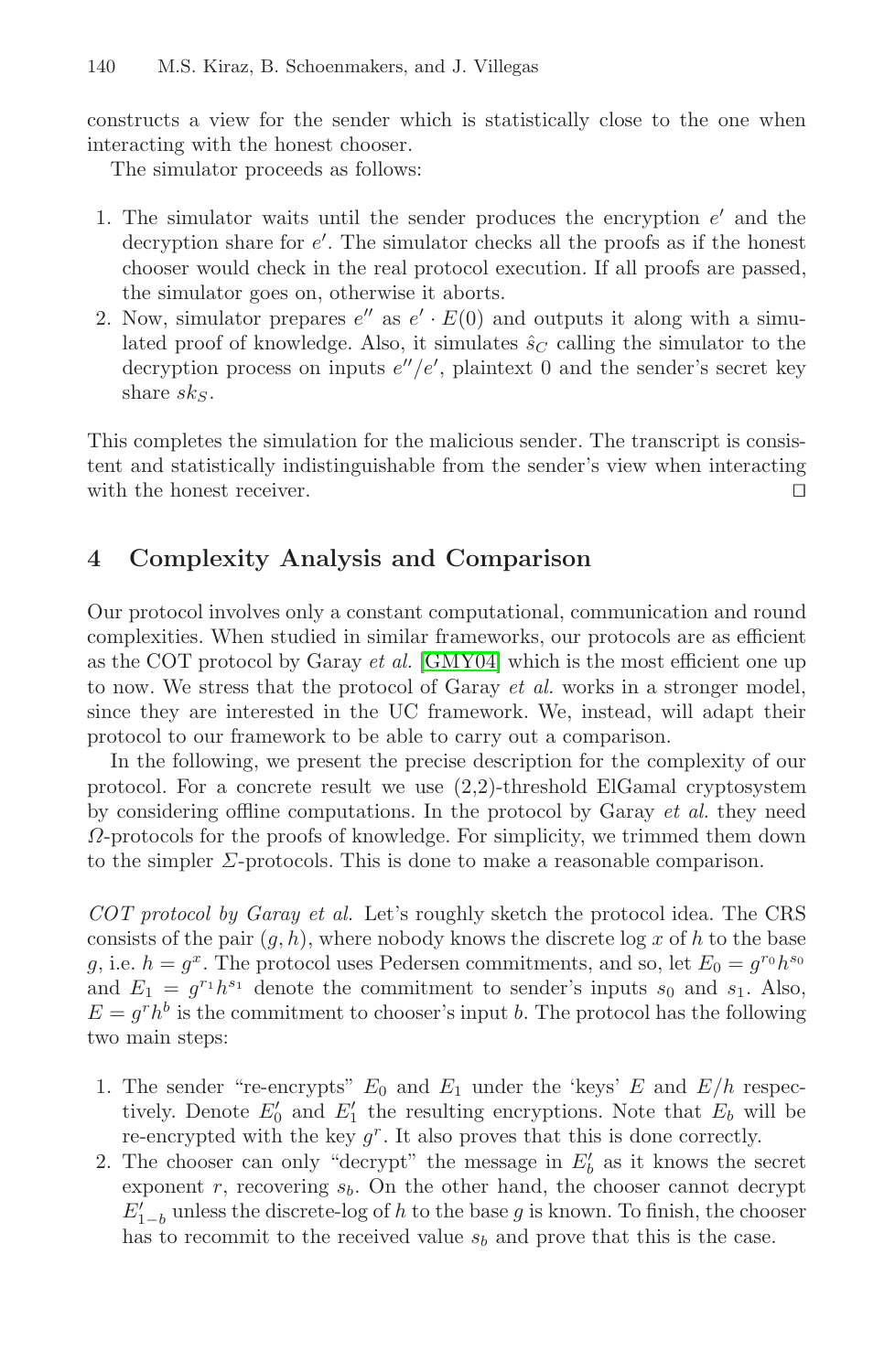See [\[GMY04\]](#page-15-3) for more details. In the first step, for the reencryption, 4 exponentiations are computed by the sender (2 of them can be off-line). The proofs at that step cost 16 exponentiations (8 of them can be off-line). As for the second step, the chooser needs only 1 on-line exponentiation to retrieve the chosen value. To finish, the chooser computes a fresh commitment which costs 1 off-line exponentiation. The proof of knowledge at the end costs 8 exponentiations (4 can be off-line). In total, there are 15 on-line and 15 off-line exponentiations.

VOT by Jarecki and Shmatikov. We now just sketch the VOT protocol in [\[JS07\]](#page-15-4). The input commitments are encryptions under a homomorphic public key cryptosystem (the public key is part of the CRS). The chooser first sends a new public key together with the encryption of its selection bit under this new cryptosystem, proving that this is done correctly. Later, the sender encrypts its inputs under this new public key, combining them with the encryption for the selection bit. Finally, the chooser can decrypt both ciphertexts, but only one of them contains the selected value, and the other one is random.

To convert it into COT, the chooser must recommit to its received value, producing a proof that the value encrypted is consistent with previous commitments. This protocol results in 3 rounds.

This scheme virtually works for any homomorphic encryption. When instantiated to additively homomorphic ElGamal, for the sake of our comparison, the protocol is slightly less efficient than that of [\[GMY04\]](#page-15-3), around 17 on-line and 16 off-line exponentiations (mainly due to the generation of the new cryptosystem, the recommitment of the selection bit and the respective proofs of knowledge). Meanwhile, for the VOT protocol, the cost is 13 and 10 on-line and off-line exponentiations, resp.

Our COT protocol. Now we present the computational cost for our protocol in the case of (2,2)-threshold ElGamal. In Table [1](#page-13-0) we study the computational complexity of the building blocks used in our protocol. For the private-multiplier gate, we include the cost of producing the output plus the  $\Sigma$ -proof for relation  $R_{\text{pm}}$ . In the case of the private threshold decryption, we include the costs for generation of the decryption shares and one  $\Sigma$ -proof for  $R_{\text{tdec}}$ . And finally, we consider the recommitment at the last step. Concretely, in the case of  $e''$ , chooser has to encrypt to the received value plus the  $\Sigma$ -proof for the knowledge of the randomness used in that encryption. This suffices as if chooser passes this proof and  $e'/e''$  decrypts to 0, it implies it knows the plaintext in  $e''$ . We divide the complexities analysis into on-line and off-line computations.

To get the total number of exponentiations, we note that our protocol requires one private-multiplier gate at the first step (to produce  $e'$ ), two private threshold decryptions (for decrypting  $e'$  and  $e''/e'$ ) and one encryption at the last step (to generate  $e'$ ). Therefore, we have in total 12 on-line and 12 off-line exponentiations.

Observe that the way of proving that the fresh commitment is correct in our protocol is different (yet equally efficient as the proof in [\[GMY04\]](#page-15-3)). The protocol in [\[GMY04\]](#page-15-3) needs 9 exponentiations to recommit and prove. Our needs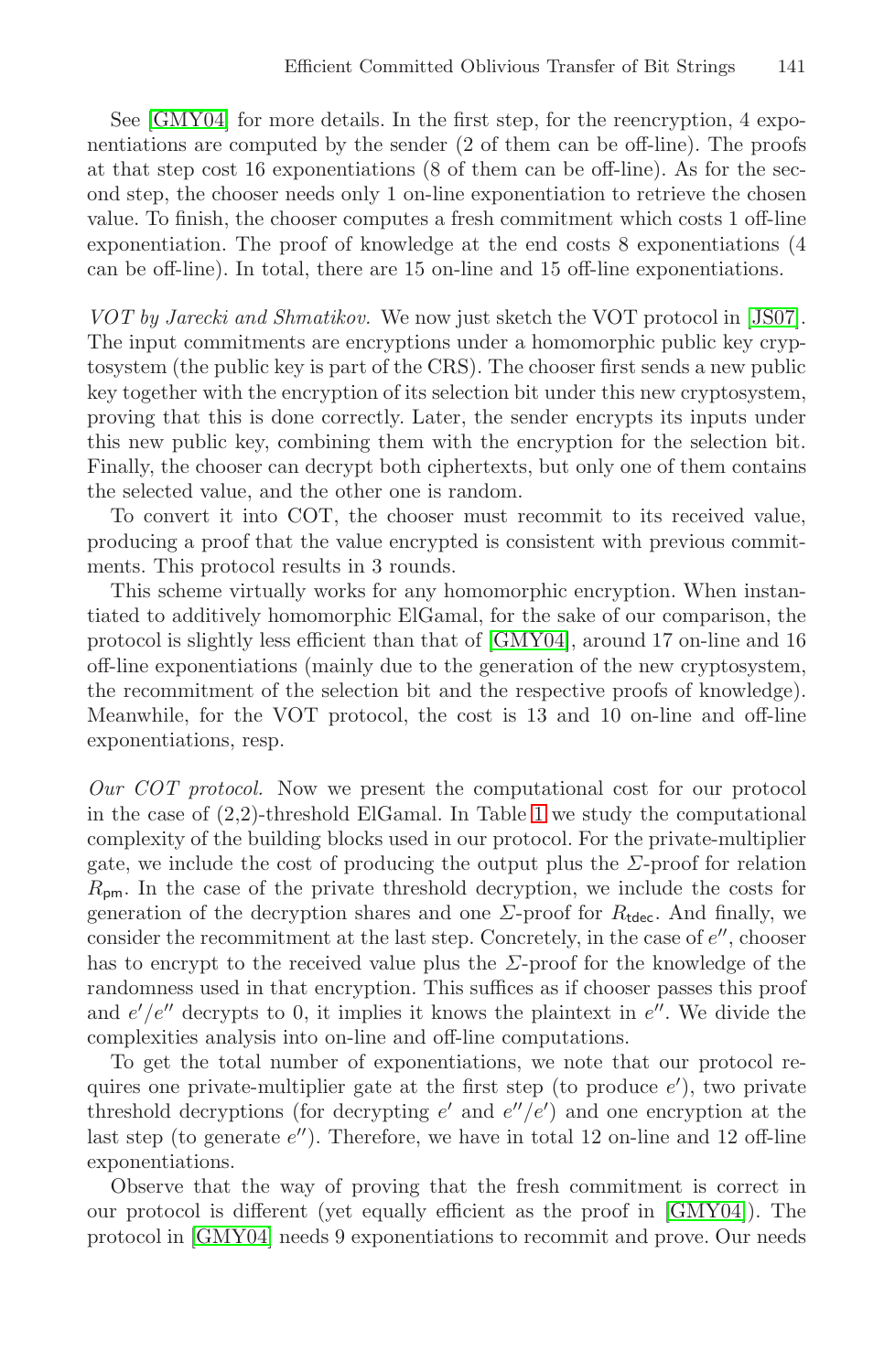<span id="page-13-0"></span>**Table 1.** Number of exponentiations of building blocks used in our COT protocol for (2,2)-threshold ElGamal setting

|                              | Online Offline |  |
|------------------------------|----------------|--|
| Private-multiplier gate      |                |  |
| Private threshold decryption |                |  |
| Recommitment                 |                |  |

9 exponentiations as well: produce  $e''$  and one threshold decryption. technique we use is a little bit different from the general zero knowledge proofs.

If we restrict ourselves to a VOT protocol, removing the recommitment step, we can see our protocol is really much more efficient than the current protocols in the state-of-the-art. It certainly requires 7 on-line and 7 off-line exponentiations (against 11 and 10 resp. for Garay et al.'s protocol) and also in only one round of interaction. Ours easily generalizes to any (2,2)-threshold homomorphic cryptosystem at a cost of a distributed key generation protocol at the beginning.

#### **5 Concluding Remarks**

As we mentioned before there is a generic attack that can be produced when oblivious transfer is used as a building block for higher level protocols implementations. Kiraz and Schoenmakers [\[KS06\]](#page-15-6) present that there are several protocols for secure two-party computation using Yao's garbled circuit in the presence of malicious adversaries [\[Pin03,](#page-15-7) [MNPS04,](#page-15-8) [MF06\]](#page-15-9) which have a security issue with the use of standard OT, and COT is presented as a direct solution. Generally, the problem arises due to the fact that there is no connection between the intermediate outputs in the protocol to the ones that are input for the OT protocols. We note that COT protocols (or any other combination of OT and commitments) may be therefore better to use within larger protocols assuming the correctness of the values inside the commitments. This correctness is controlled by the surrounding protocol and not by the COT protocol.

Moreover, there are a number of protocols for standard OT over bit strings which are profitable for many applications, and therefore, we stress that our COT protocol may also result in efficient implementations since it works for bit strings. Also we stress that once OT is used as a subprotocol in the semi-honest model, a COT protocol might be a good candidate to extend the higher-level protocol to the malicious case. Of course other solutions may be applicable though, but that would imply, in most of the cases, a redesign of the protocol being considered.

Finally, we highlight that our setting is quite different from the previous OT protocols. We use a (2, 2)-threshold setting in our protocol and of course, one might easily extend it to  $(2, n)$ -threshold cryptosystem. In particular it might be interesting the case  $n = 3$  since still the adversary consists of only one party. The setting to adopt might clearly depend on the applications.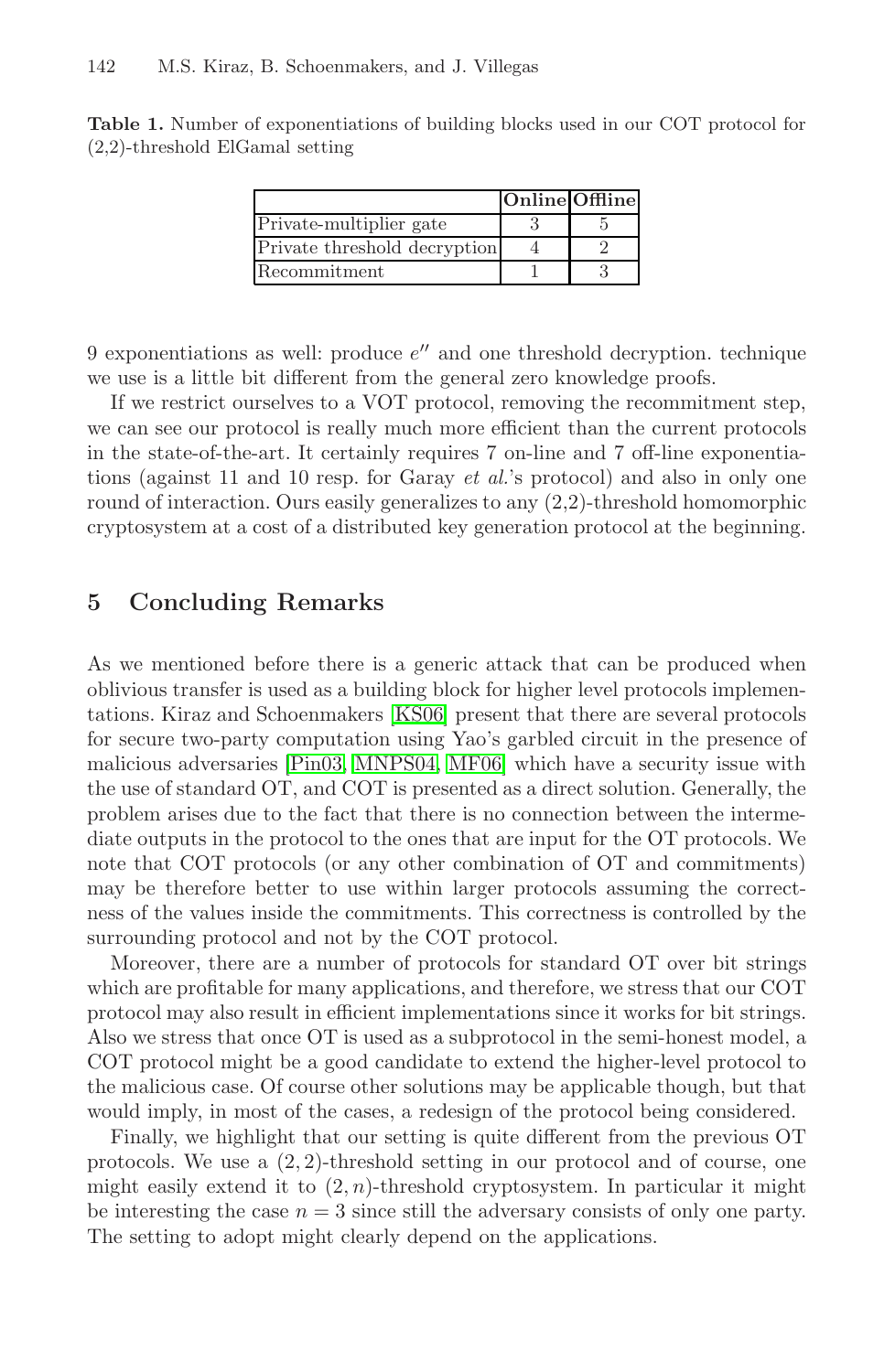As further work, it could be interesting to present a protocol for committed oblivious transfer for bit strings in the universal composable framework and in the non-erasure model.

**Acknowledgements.** We thank Stas Jarecki and anonymous referees for valuable comments on a previous version of this paper. The work has been supported in part by the European Commission through the IST Programme under Contract IST-2002-507932 ECRYPT. The third author is supported by the research program Sentinels (http://www.sentinels.nl). Sentinels is being financed by Technology Foundation STW, the Dutch Organization for Scientific Research (NWO), and the Dutch Ministry of Economic Affairs.

### **References**

<span id="page-14-10"></span><span id="page-14-9"></span><span id="page-14-8"></span><span id="page-14-7"></span><span id="page-14-6"></span><span id="page-14-5"></span><span id="page-14-4"></span><span id="page-14-3"></span><span id="page-14-2"></span><span id="page-14-1"></span><span id="page-14-0"></span>[Can00] Canetti, R.: Universally composable security: A new paradigm for cryptographic protocols. In: IEEE Symposium on Foundations of Computer Science, pp. 136–145. IEEE Computer Society Press, Los Alamitos (2000) [CC00] Cachin, C., Camenisch, J.: Optimistic fair secure computation. In: Bellare, M. (ed.) CRYPTO 2000. LNCS, vol. 1880, pp. 93–111. Springer, Heidelberg (2000) [CD97] Cramer, R., Damgård, I.: Linear zero-knowledge – a note on efficient zero-knowledge proofs and arguments. In: ACM Symposium on Theory of Computing – STOC 1997, pp. 436–445. ACM Press, New York (1997) [CDN01] Cramer, R., Damgård, I., Nielsen, J.: Multiparty computation from threshold homomorphic encryption. In: Pfitzmann, B. (ed.) EURO-CRYPT 2001. LNCS, vol. 2045, pp. 280–300. Springer, Heidelberg (2001) [CDS94] Cramer, R., Damgård, I., Schoenmakers, B.: Proofs of partial knowledge and simplified design of witness hiding protocols. In: Desmedt, Y.G. (ed.) CRYPTO 1994. LNCS, vol. 839, pp. 174–187. Springer, Heidelberg (1994) [CNs07] Camenisch, J., Neven, G., shelat, a.: Simulatable adaptive oblivious transfer. In: Camenisch, J., Neven, G. (eds.) EUROCRYPT 2007. LNCS, vol. 4515, pp. 573–590. Springer, Heidelberg (2007) [Cré87] Crépeau, C.: Equivalence between two flavours of oblivious transfers. In: Pomerance, C. (ed.) CRYPTO 1987. LNCS, vol. 293, pp. 350–354. Springer, Heidelberg (1988) [Cré90] Crépeau, C.: Verifiable disclosure of secrets and applications. In: Quisquater, J.-J., Vandewalle, J. (eds.) EUROCRYPT 1989. LNCS, vol. 434, pp. 181–191. Springer, Heidelberg (1990) [CvdGT95] Crépeau, C., van de Graaf, J., Tapp, A.: Committed oblivious transfer and private multi-party computation. In: Coppersmith, D. (ed.) CRYPTO 1995. LNCS, vol. 963, pp. 110–123. Springer, Heidelberg (1995) [DJ01] Damgård, I., Jurik, M.: A generalization, a simplification and some applications of Paillier's probabilistic public-key system. In: Kim, K.-c. (ed.) PKC 2001. LNCS, vol. 1992, pp. 119–136. Springer, Heidelberg (2001) [DJ03] Damgård, I., Jurik, M.: A length-flexible threshold cryptosystem with applications. In: Safavi-Naini, R., Seberry, J. (eds.) ACISP 2003. LNCS, vol. 2727, pp. 350–364. Springer, Heidelberg (2003)